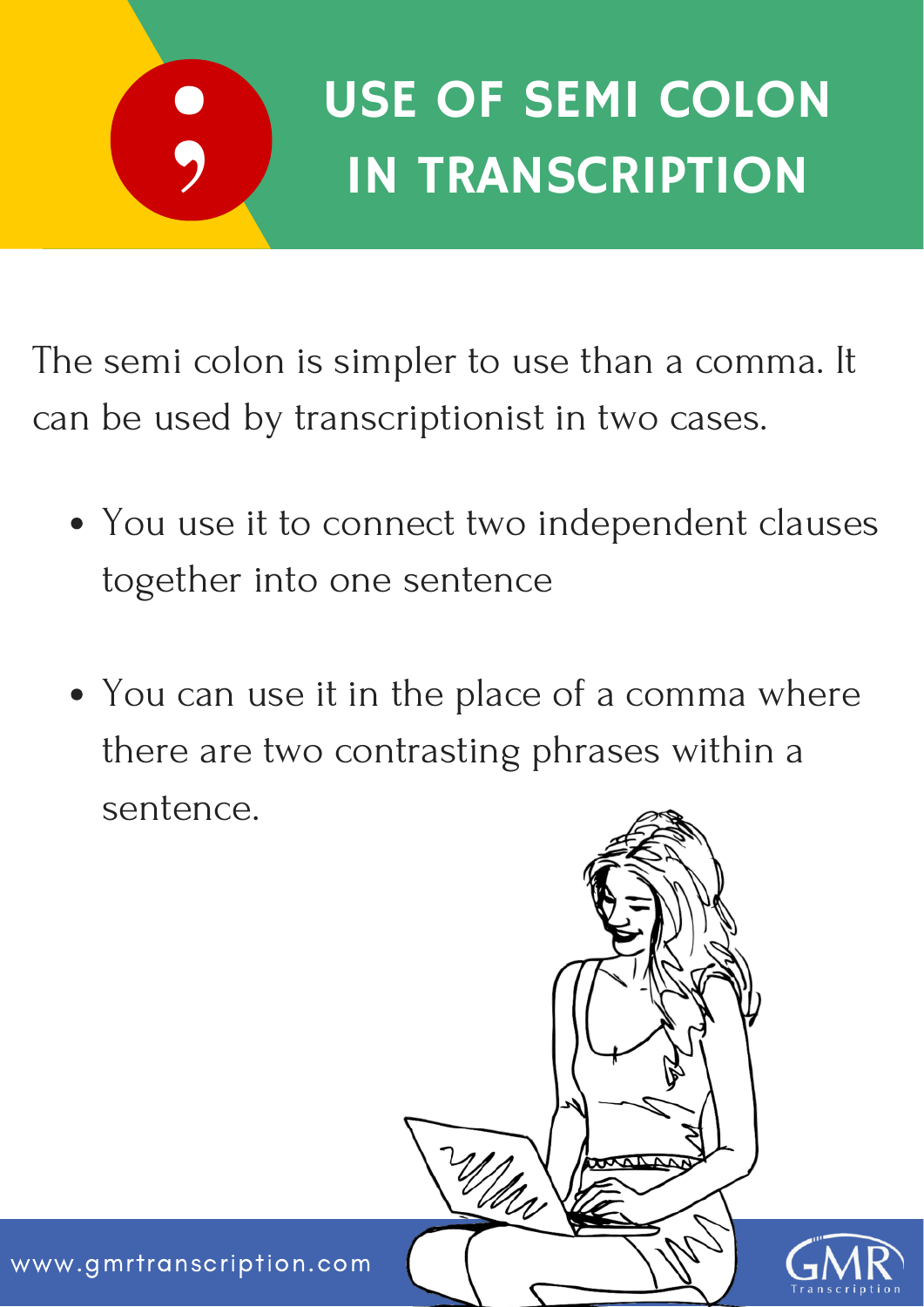First let us start with what is an independent clause.

*Independent clauses are series of words (phrases) that could stand alone as complete sentences.*

When you have two otherwise complete sentences that you want to connect to form one long sentence, use a semicolon between them.

## For Example:

- God is the creator of all things; plants or animals.
- Layout matters in a website; so do colors.
- Patient suffers from anemia; feet are swollen

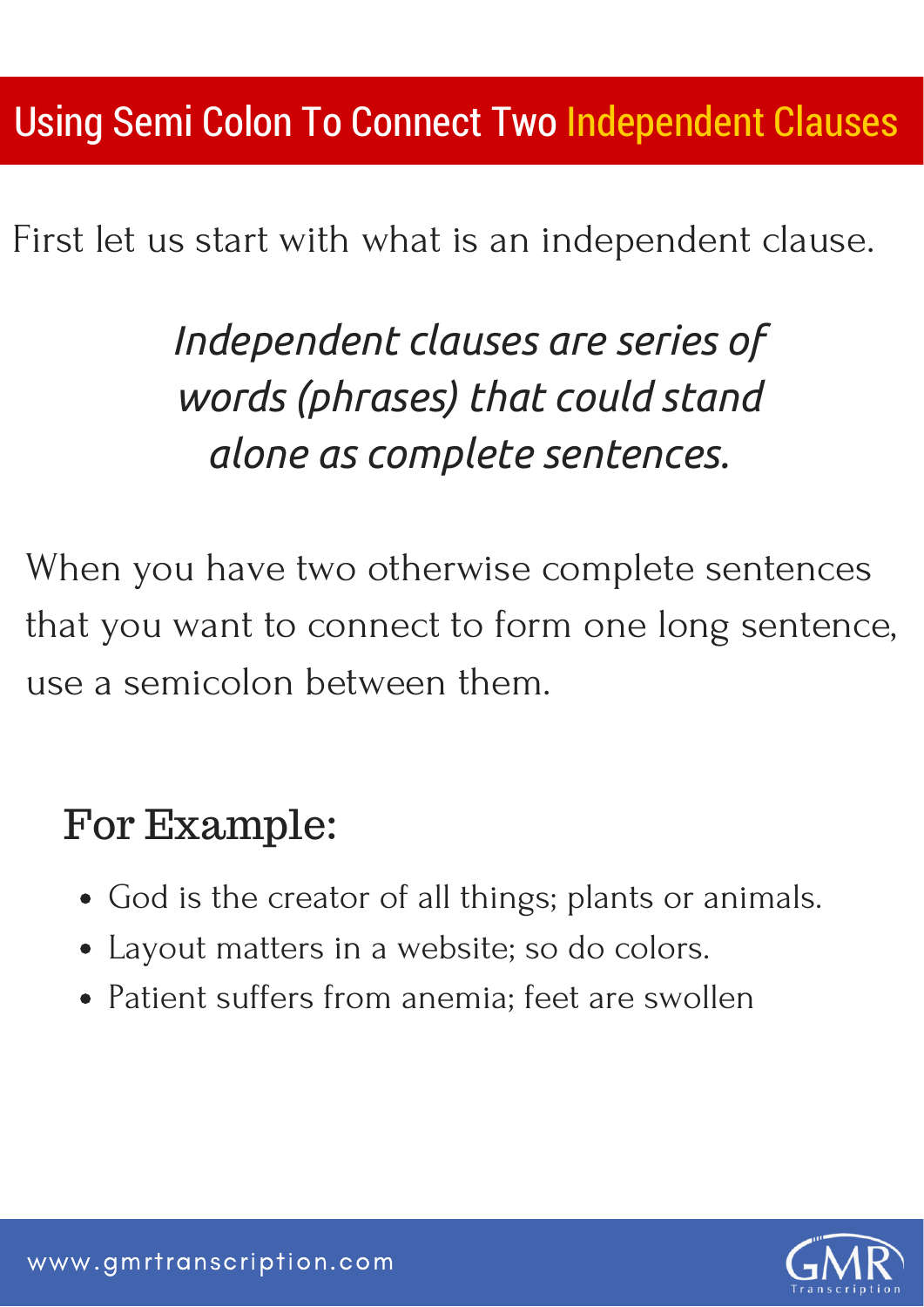You can also add a semi colon when a person is discussing two contrasting values. This is more common in business and academic transcription.

## For Example:

- The plus sign in the above equation represents an increase in value; a minus sign represents a decline.
- The sales graph shows increase in online sales; decrease in retail sales.
- Never use a semicolon to connect two complete sentences if there's a conjunction between the clauses (and, but, etc.). In that case, use a comma.